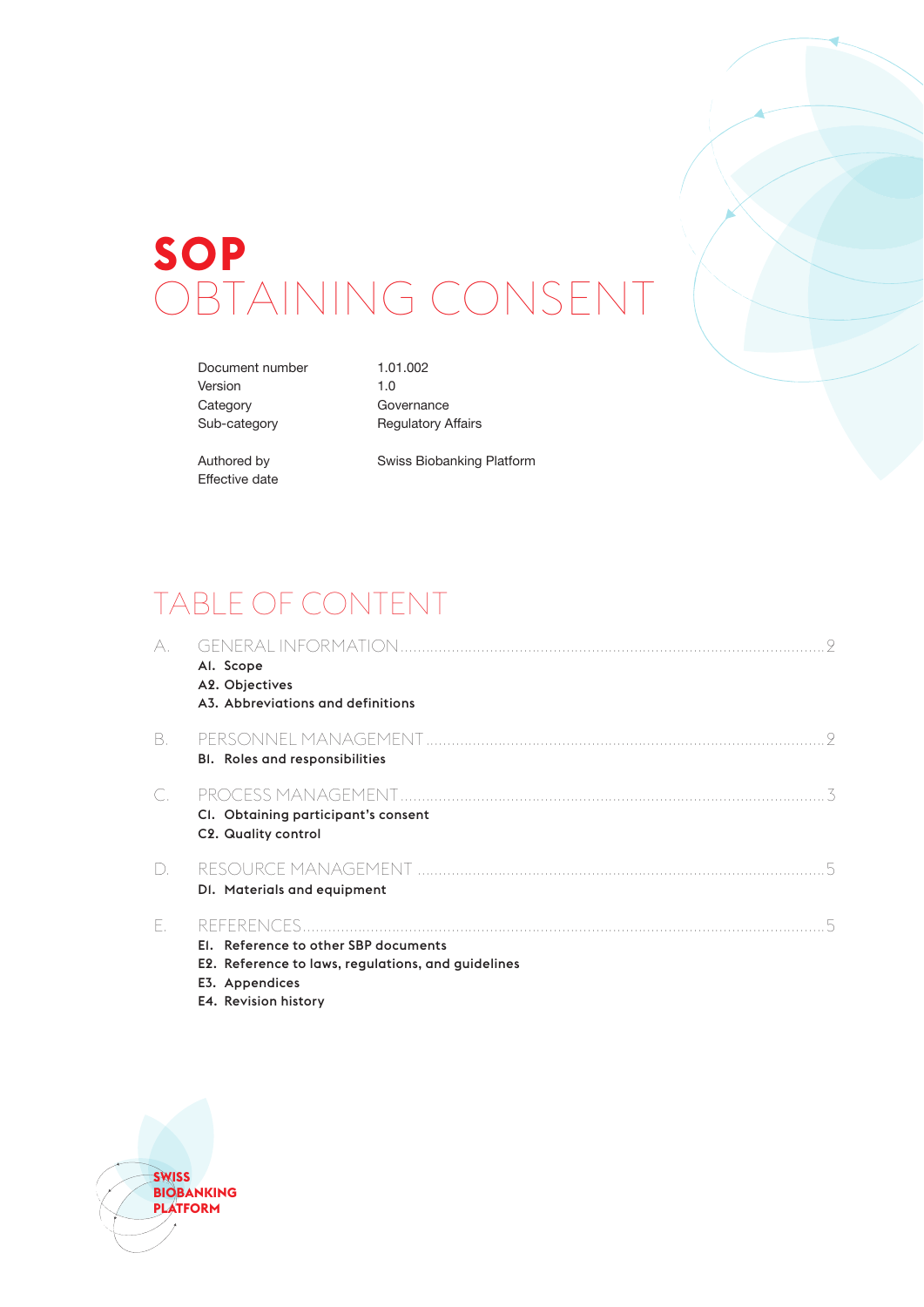# A. GENERAL INFORMATION

### **A1. SCOPE**

This SOP provides guidance in the process of obtaining the voluntary consent of participants who have been appropriately informed.

### **A2. OBJECTIVES**

- **>** Ensure that the rights of the participants are always respected.
- **>** Ensure that the only qualified personnel approach participants with the purpose of obtaining an Informed Consent.
- **>** Ensure that the decisions taken by the participants are documented. Informed Consent forms, Informed Consent status as well as withdrawals are recorded.

### **A3. ABBREVIATIONS AND DEFINITIONS**

For this document, the following abbreviations apply.

- BB = Biobank
- QR = Quality Representative
- REC = Research Ethics Committee
- SBP = Swiss Biobanking Platform
- SOP = Standard Operating Procedure

*See SBP Glossary for other definitions.*

The SBP SOPs are based on Good Biobanking Practices to ensure an optimal setup for the biobanking activities.

Additionally, the SBP SOPs should serve as a reference for BBs to develop site-specific Work Instructions.

# B. PERSONNEL MANAGEMENT

### **B1. ROLES AND RESPONSIBILITIES**

This SOP provides guidance in the process of obtaining the voluntary consent of participants who have been appropriately informed.

| <b>BB</b> personnel              | <b>Responsibility / role</b>                                                                                                                                |  |  |
|----------------------------------|-------------------------------------------------------------------------------------------------------------------------------------------------------------|--|--|
| Qualified personnel              | > Inform participants<br>> Obtain the Informed Consent<br>> Record Informed Consent forms, Informed Consent status and with-<br>drawals of the participants |  |  |
| <b>Research Ethics Committee</b> | > Reviews and approves the Informed Consent form                                                                                                            |  |  |
| QR                               | <b>Performs Quality Control</b>                                                                                                                             |  |  |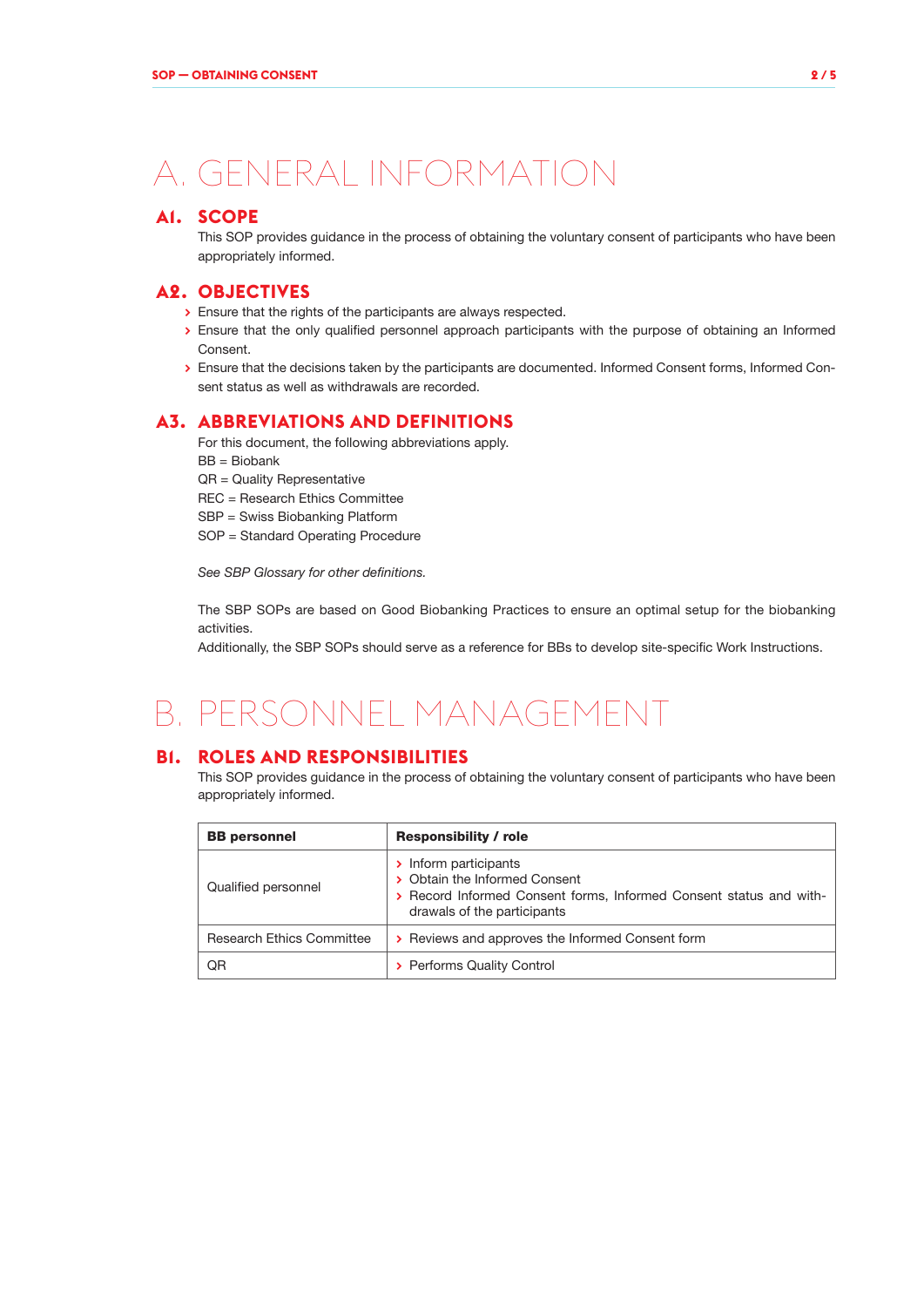# C. PROCESS MANAGEMENT

# **C1. OBTAINING PARTICIPANT'S CONSENT**

The following flowchart describes the approach to obtain a participant's consent.

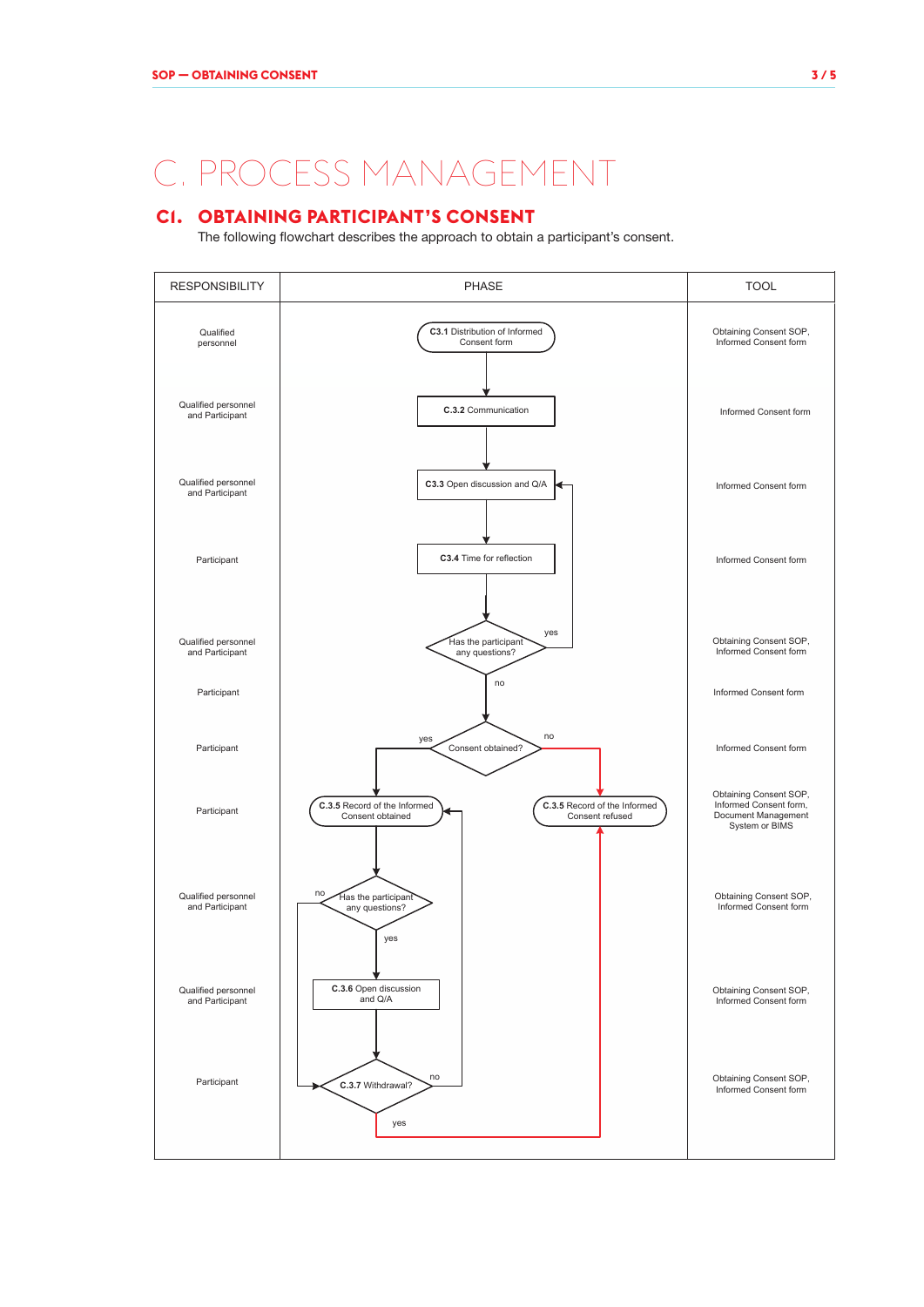#### **C.1.1. Distribution of the Informed Consent form**

- **>** Qualified personnel shall distribute the Informed Consent form to the participants.
- **>** The distributed Informed Consent form should be approved by the Research Ethics Committee.

#### **C.1.2. Communication with the participants**

**>** The consent is informed when it is collected as a result of complete and appropriate information that allows the individual to make an informed decision. The information shall be given in an understandable form: it shall be adapted to each individual, in a language commonly spoken by the latter, taking into account the participant's level of knowledge in the research field.

#### **C.1.3. Open discussion and Q/A**

- **>** The qualified personnel seeking for the consent shall encourage an open discussion with the participant and answer participant's questions. The Informed Consent shall be given on a voluntary basis, and the participant shall not be coerced to sign the Informed Consent form.
- **>** The qualified personnel seeking for the consent shall ensure that the participant has fully understood the information contained in the Informed Consent form.

#### **C.1.4. Time for reflection for the participant.**

**>** Participants shall be given time to read the form, understand the information, and consider possible participation.

#### **C.1.5. Record of the Informed Consent status**

- **>** If the voluntary Informed Consent has been obtained, qualified personnel can proceed to the collection of the biological resources from the participants, as described in the Biological Material Management SOP (Document 1.03.001).
- **>** Informed Consent forms and Informed Consent status (Yes, No, No answer, date) shall be recorded.
- **>** Documentation related to the Consent status shall be made accessible for internal and external audits, as further explained in the Internal audit SOP (Document 1.04.004).

#### **C.1.6. Open discussion and Q/A**

**>** After the Informed Consent form has been signed, qualified personnel shall be available to answer further participant's questions.

#### **C.1.7. Withdrawal of consent**

- **>** The participant has the right to revoke the previously given consent at any moment and without giving any explanation.
- **>** If the consent has been revoked, the participant's biological resources will either be anonymised or destroyed (as per the Institutional Biosafety directives). The withdrawal only applies to the future use of the collected biological samples and data; in other words, the results obtained before the withdrawal and their evaluation are not affected.
- **>** The documents reporting the withdrawal of consent shall be made accessible for internal and external audits, as further explained in the Internal audit SOP (Document 1.04.004).

#### **C2. QUALITY CONTROL**

- **>** The QR controls that the decisions taken by the participants are documented, and that Informed Consent forms, Informed Consent status, and withdrawals are recorded.
- **>** The QR controls that personnel, who are responsible for the obtention of the consent, are qualified for the task, as reported in the Personnel file (Document 2.02.001), as established in the Personnel Management SOP (Document 1.02.001).
- **>** Every time the QR performs quality control on the process output, quality control details (date of QC, outcomes) shall be recorded in the Quality Control Results (Document 2.04.009).